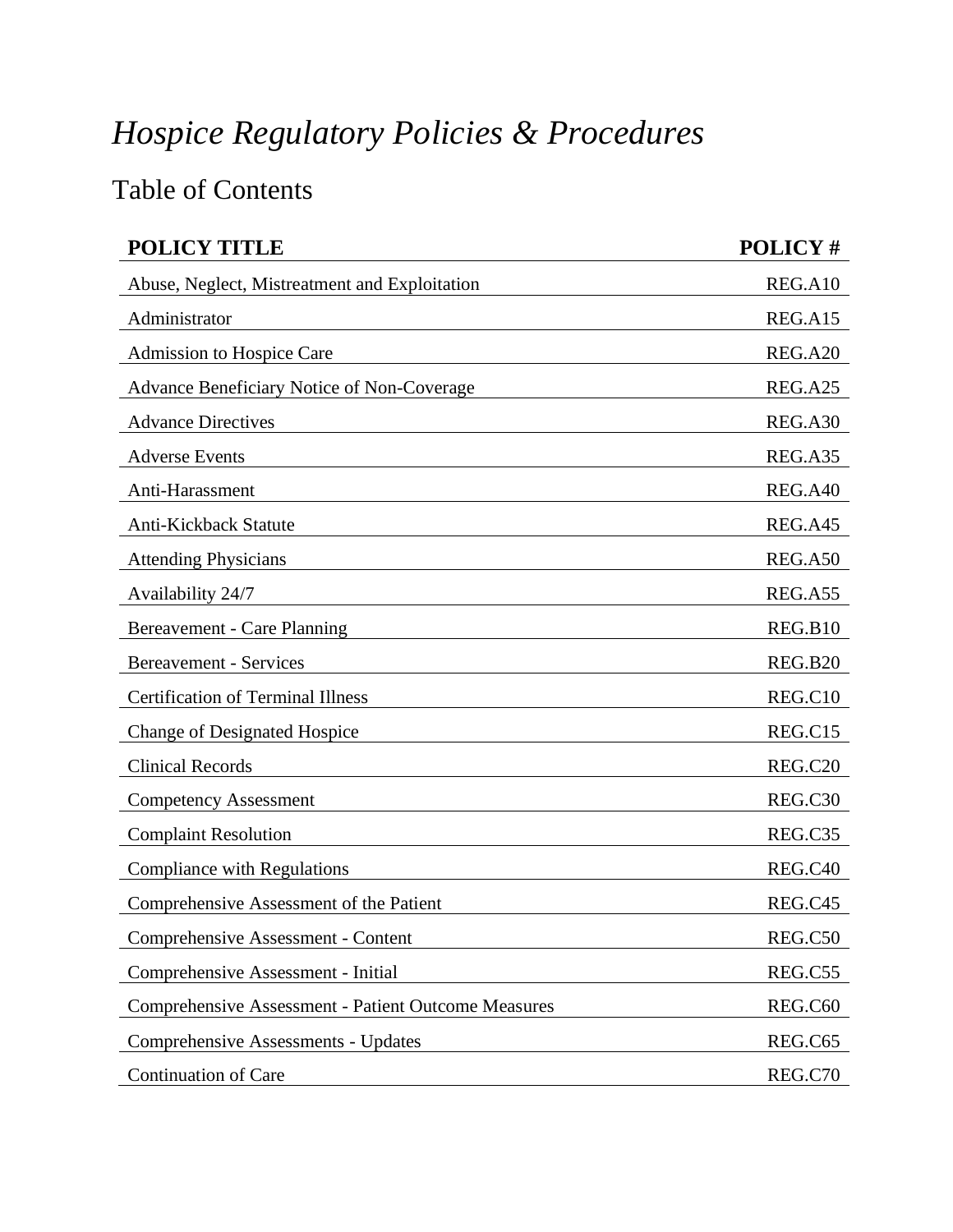| <b>POLICY TITLE</b>                                                                                           | POLICY#  |
|---------------------------------------------------------------------------------------------------------------|----------|
| Continuity of Care                                                                                            | REG.C75  |
| <b>Coordination of Services</b>                                                                               | REG.C80  |
| Core Services                                                                                                 | REG.C85  |
| <b>COVID-19 Vaccination</b>                                                                                   | REG.C86  |
| Corporate Compliance - Auditing and Monitoring                                                                | REG.CC10 |
| Corporate Compliance - Compliance Education and Training                                                      | REG.CC15 |
| Corporate Compliance - Compliance Officer and Committee                                                       | REG.CC20 |
| Corporate Compliance - Compliance Program                                                                     | REG.CC25 |
| Corporate Compliance - Disciplinary Action                                                                    | REG.CC30 |
| Corporate Compliance - Non-Hiring, Retention or Contracting with<br><b>Sanctioned Individuals or Entities</b> | REG.CC35 |
| Corporate Compliance - Reporting Mechanism                                                                    | REG.CC40 |
| Corporate Compliance - Response and Corrective Action                                                         | REG.CC45 |
| Corporate Compliance - Standards of Conduct                                                                   | REG.CC50 |
| Criminal Background Checks                                                                                    | REG.C90  |
| <b>Dietary Services</b>                                                                                       | REG.D10  |
| Discharge from Hospice Care                                                                                   | REG.D15  |
| Durable Medical Equipment (DME)                                                                               | REG.D20  |
| Election of the Medicare Hospice Benefit - Election Statement                                                 | REG.E10  |
| <b>Eligibility for Hospice Care</b>                                                                           | REG.E15  |
| <b>Emergency Preparedness Program - Communication Plan</b>                                                    | REG.E16  |
| Emergency Preparedness Program - Plan                                                                         | REG.E17  |
| <b>Emergency Preparedness Program - Policies and Procedures</b>                                               | REG.E18  |
| Emergency Preparedness Program - Training and Testing                                                         | REG.E19  |
| <b>Equal Opportunity Employer</b>                                                                             | REG.E20  |
| <b>Face-to-Face Encounters</b>                                                                                | REG.F10  |
| Governing Body                                                                                                | REG.G10  |
| <b>Hazard Communication</b>                                                                                   | REG.H05  |
| Hazardous Waste Management and Disposal                                                                       | REG.H08  |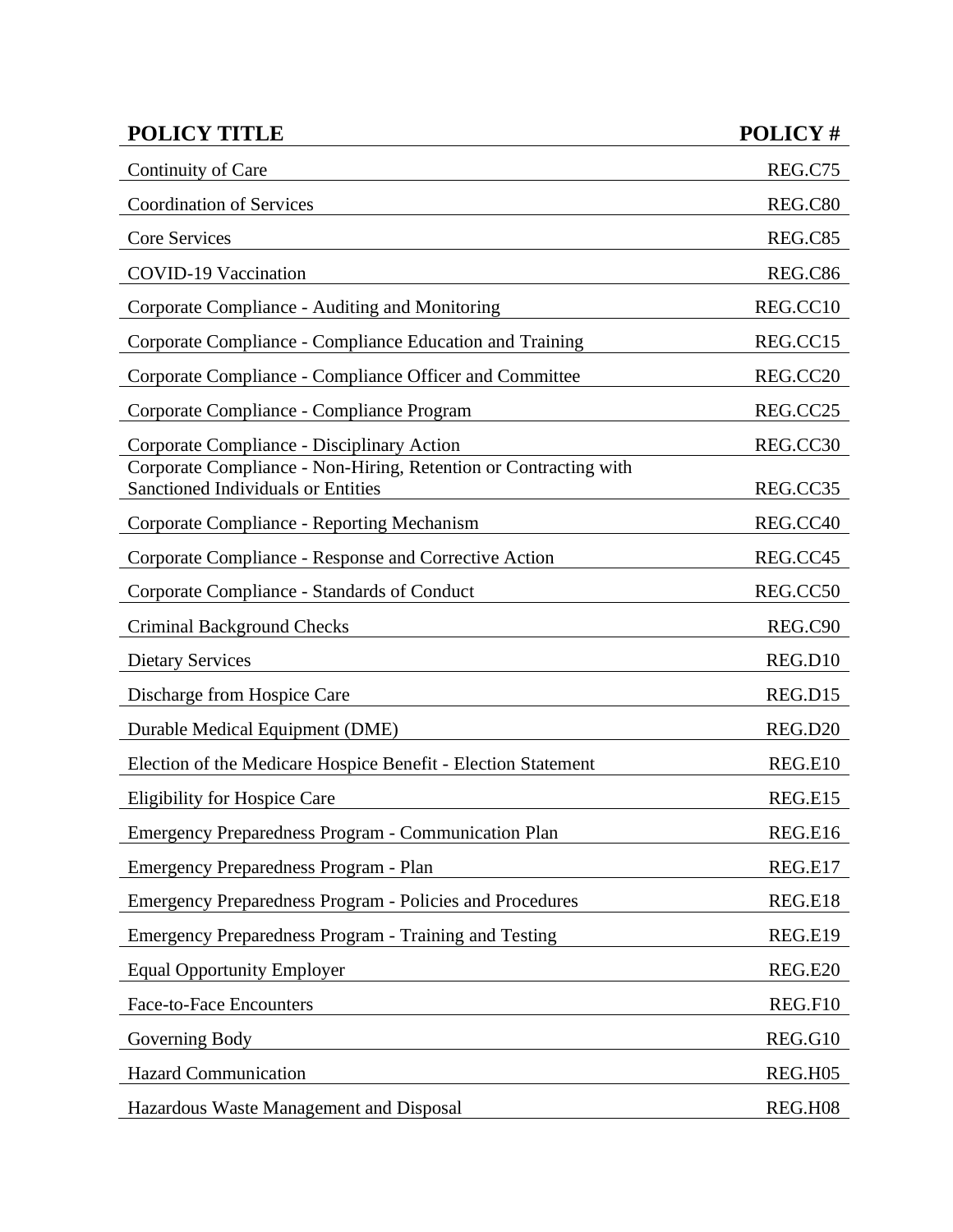| <b>POLICY TITLE</b>                                                           | POLICY#   |
|-------------------------------------------------------------------------------|-----------|
| <b>Hepatitis B Vaccination</b>                                                | REG.H09   |
| HIPAA Privacy - Authorizations for the Use and Disclosure of PHI              | REG.HP10  |
| HIPAA Privacy - Fundraising and PHI                                           | REG.HP15  |
| HIPAA Privacy - Marketing and PHI                                             | REG.HP20  |
| HIPAA Privacy - Minimum Necessary Disclosures of PHI                          | REG.HP25  |
| HIPAA Privacy - Minimum Necessary Requests for PHI                            | REG.HP30  |
| HIPAA Privacy - Minimum Necessary Uses of PHI                                 | REG.HP35  |
| HIPAA Privacy - Notice of Privacy Practices                                   | REG.HP40  |
| <b>HIPAA Privacy - Patient Privacy Rights</b>                                 | REG.HP45  |
| <b>HIPAA Privacy - PHI of Deceased Patients</b>                               | REG.HP50  |
| <b>HIPAA Privacy - Requests for Access to PHI</b>                             | REG.HP55  |
| HIPAA Privacy - Requests for an Accounting of Disclosures of PHI              | REG.HP60  |
| HIPAA Privacy - Requests for an Amendment to PHI                              | REG.HP65  |
| HIPAA Privacy - Requests for Confidential Communications                      | REG.HP70  |
| HIPAA Privacy - Requests for Restrictions on Use and Disclosure of PHI        | REG.HP75  |
| <b>HIPAA Privacy and Security - Breach Notification Requirements</b>          | REG.HPS05 |
| HIPAA Privacy and Security - Business Associates                              | REG.HPS10 |
| HIPAA Privacy and Security - Privacy and Security Awareness Training          | REG.HPS15 |
| HIPAA Privacy and Security - Privacy and Security Official                    | REG.HPS20 |
| HIPAA Privacy and Security - Sanctions for Privacy and Security<br>Violations | REG.HPS25 |
| <b>HIPAA Security - Contingency Plan</b>                                      | REG.HS10  |
| HIPAA Security - Device and Media Controls                                    | REG.HS15  |
| <b>HIPAA Security - Facility Access Controls</b>                              | REG.HS20  |
| <b>HIPAA Security - Information Access Management</b>                         | REG.HS25  |
| HIPAA Security - Information System Activity Review                           | REG.HS30  |
| <b>HIPAA Security - Password Management</b>                                   | REG.HS35  |
| <b>HIPAA Security - Person or Entity Authentication</b>                       | REG.HS40  |
| HIPAA Security - Protection from Malicious Software                           | REG.HS45  |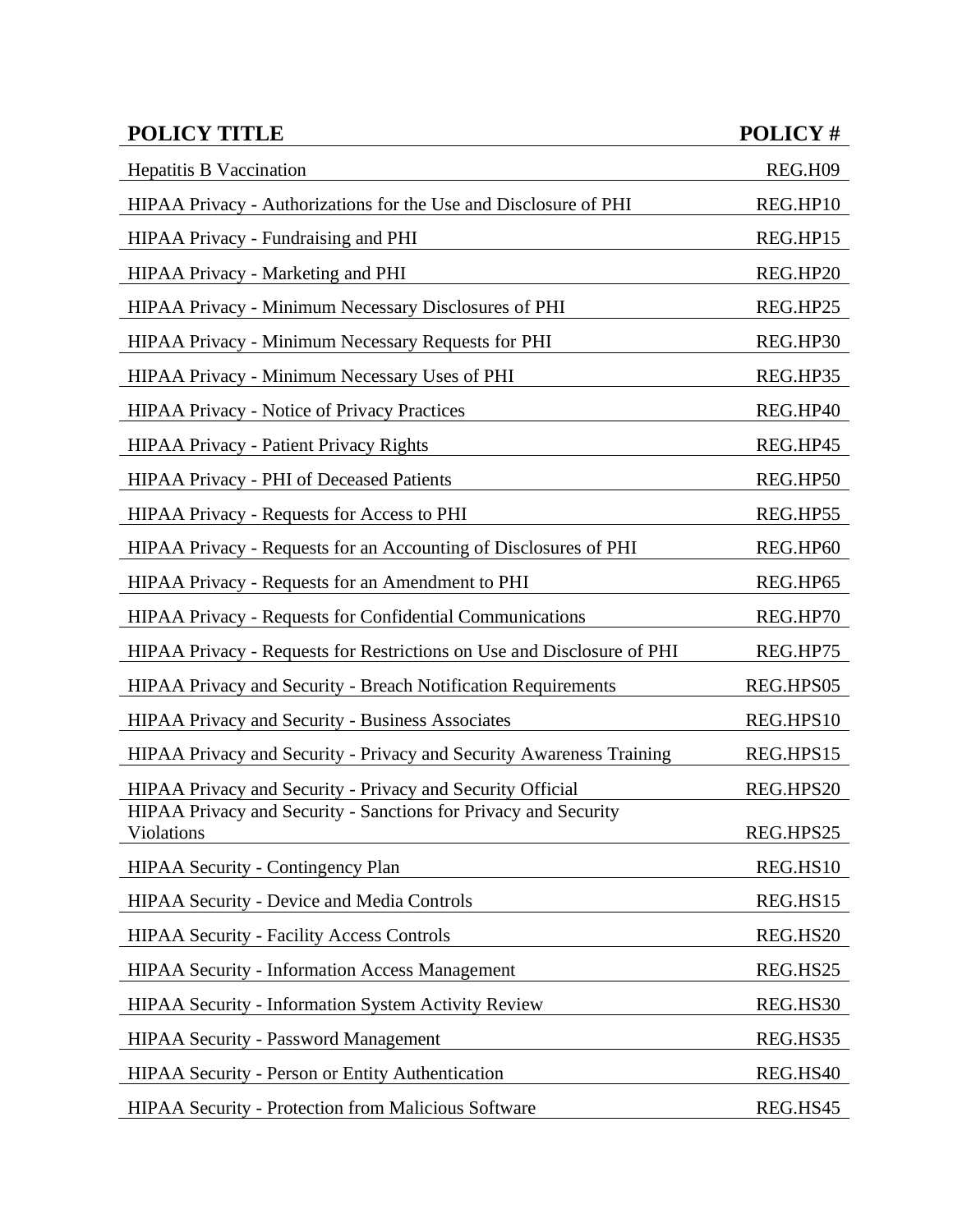| <b>POLICY TITLE</b>                                                              | POLICY#        |
|----------------------------------------------------------------------------------|----------------|
| <b>HIPAA Security - Risk Analysis</b>                                            | REG.HS50       |
| <b>HIPAA Security - Risk Management</b>                                          | REG.HS55       |
| <b>HIPAA Security – Secure Text Messaging</b>                                    | REG.HS57       |
| <b>HIPAA Security - Security Evaluations</b>                                     | REG.HS60       |
| <b>HIPAA Security - Security Incidents</b>                                       | REG.HS65       |
| <b>HIPAA Security - Technical Access Control</b>                                 | REG.HS70       |
| <b>HIPAA Security - Transmission Security</b>                                    | REG.HS75       |
| <b>HIPAA Security - Workforce Security</b>                                       | REG.HS80       |
| <b>HIPAA Security - Workstation Use and Security</b>                             | REG.HS85       |
| <b>Homemaker Services</b>                                                        | REG.H10        |
| Hospice Aide Assignments and Duties                                              | REG.H15        |
| Hospice Aide In-service Training                                                 | REG.H16        |
| Hospice Aide Services                                                            | <b>REG.H20</b> |
| Hospice Aide Supervision                                                         | <b>REG.H25</b> |
| Hospice Care for Nursing Facility Residents                                      | REG.H30        |
| Hospice Care for Nursing Facility Residents - Coordination of Services           | REG.H35        |
| Hospice Care for Nursing Facility Residents - Hospice Plan of Care               | REG.H40        |
| Hospice Care for Nursing Facility Residents - Psychotropic Medications           | REG.H41        |
| Hospice Care for Nursing Facility Residents - Reporting Suspicions of a<br>Crime | REG.H42        |
| Hospice Care for Nursing Facility Residents - Written Agreements                 | <b>REG.H45</b> |
| Hospice Quality Reporting Program - CAHPS® Hospice Survey                        | REG.H50        |
| Hospice Quality Reporting Program - Hospice Item Set                             | REG.H55        |
| <b>Immigration Law</b>                                                           | <b>REG.I10</b> |
| Individuals with a Disability                                                    | <b>REG.I15</b> |
| Infection Control - Bloodborne Pathogens Exposure Control Plan                   | <b>REG.I20</b> |
| <b>Infection Control - Education</b>                                             | <b>REG.I21</b> |
| <b>Infection Control - Personal Protective Equipment</b>                         | <b>REG.I22</b> |
| <b>Infection Control - Program</b>                                               | <b>REG.I25</b> |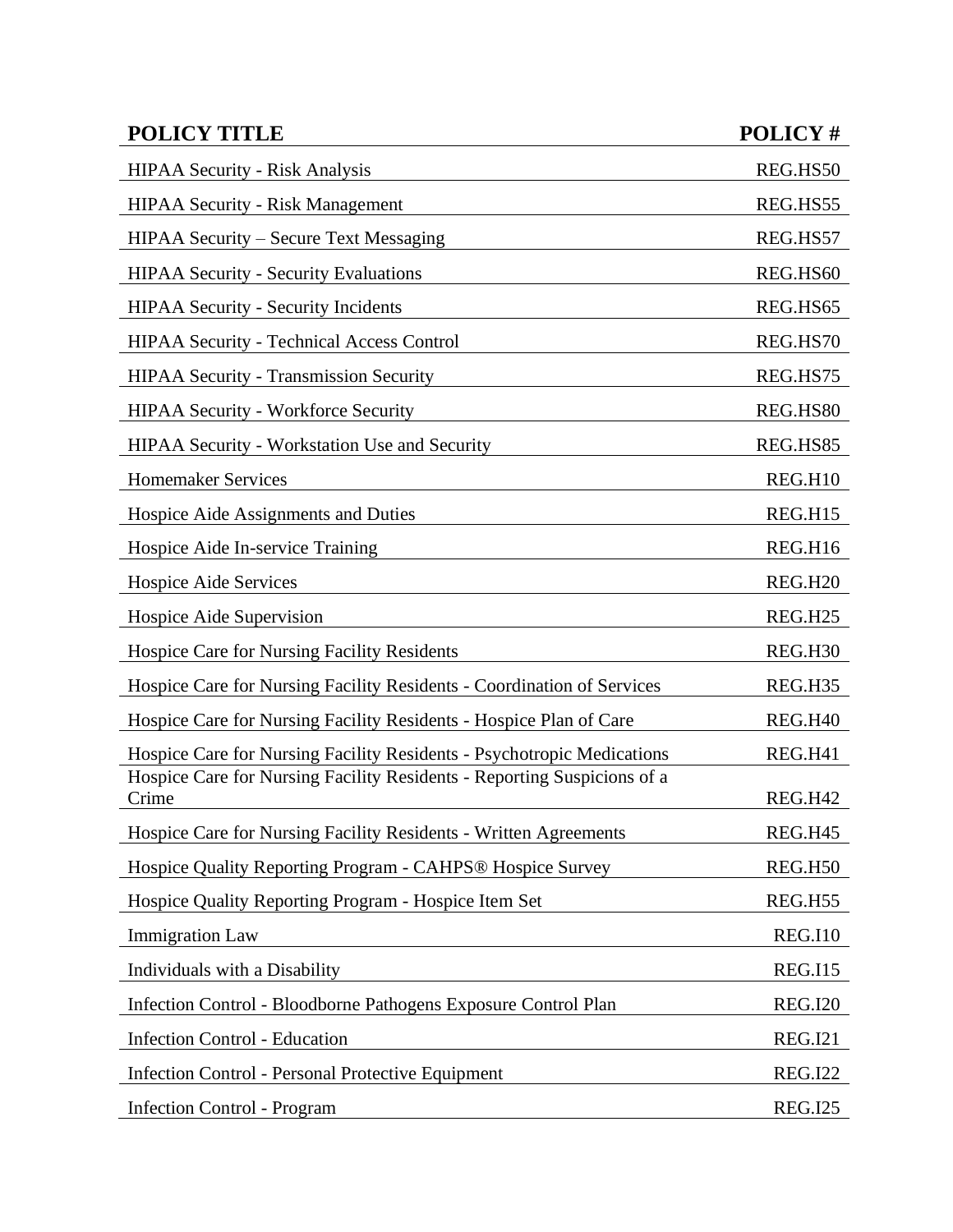| <b>POLICY TITLE</b>                                             | POLICY#        |
|-----------------------------------------------------------------|----------------|
| Infection Control - Standard and Transmission-Based Precautions | <b>REG.I30</b> |
| <b>Interdisciplinary Group</b>                                  | <b>REG.I40</b> |
| Laboratory - Services                                           | REG.L10        |
| Leave of Absence - Family and Medical Leave Act                 | REG.L15        |
| Levels of Care                                                  | REG.L20        |
| Levels of Care - Continuous Home Care                           | REG.L25        |
| Levels of Care - General Inpatient Care                         | REG.L30        |
| Levels of Care - Inpatient Respite Care                         | REG.L35        |
| <b>Licensed Professional Services</b>                           | REG.L40        |
| <b>Medical Device Reporting</b>                                 | REG.M05        |
| <b>Medical Director</b>                                         | REG.M10        |
| <b>Medical Supplies</b>                                         | REG.M12        |
| Medications - Administration                                    | REG.M15        |
| <b>Medications – Determining Relatedness</b>                    | REG.M17        |
| <b>Medications - Financial Responsibility</b>                   | REG.M18        |
| <b>Medications - Labeling</b>                                   | REG.M20        |
| <b>Medications - Management</b>                                 | REG.M25        |
| <b>Medications - Orders</b>                                     | REG.M30        |
| <b>Medications - Profile</b>                                    | REG.M33        |
| Medications - Use and Disposal of Controlled Substances         | REG.M40        |
| Non-Discrimination                                              | REG.N01        |
| Non-Discrimination - Communication Challenges                   | REG.N05        |
| Non-Discrimination - Grievance Procedure                        | REG.N08        |
| Notification of Medicare Non-Coverage (NOMNC)                   | REG.N10        |
| <b>Nursing Services</b>                                         | REG.N15        |
| Organization and Administration of Services                     | <b>REG.O10</b> |
| <b>Orientation Program</b>                                      | <b>REG.015</b> |
| <b>Overtime Pay</b>                                             | <b>REG.020</b> |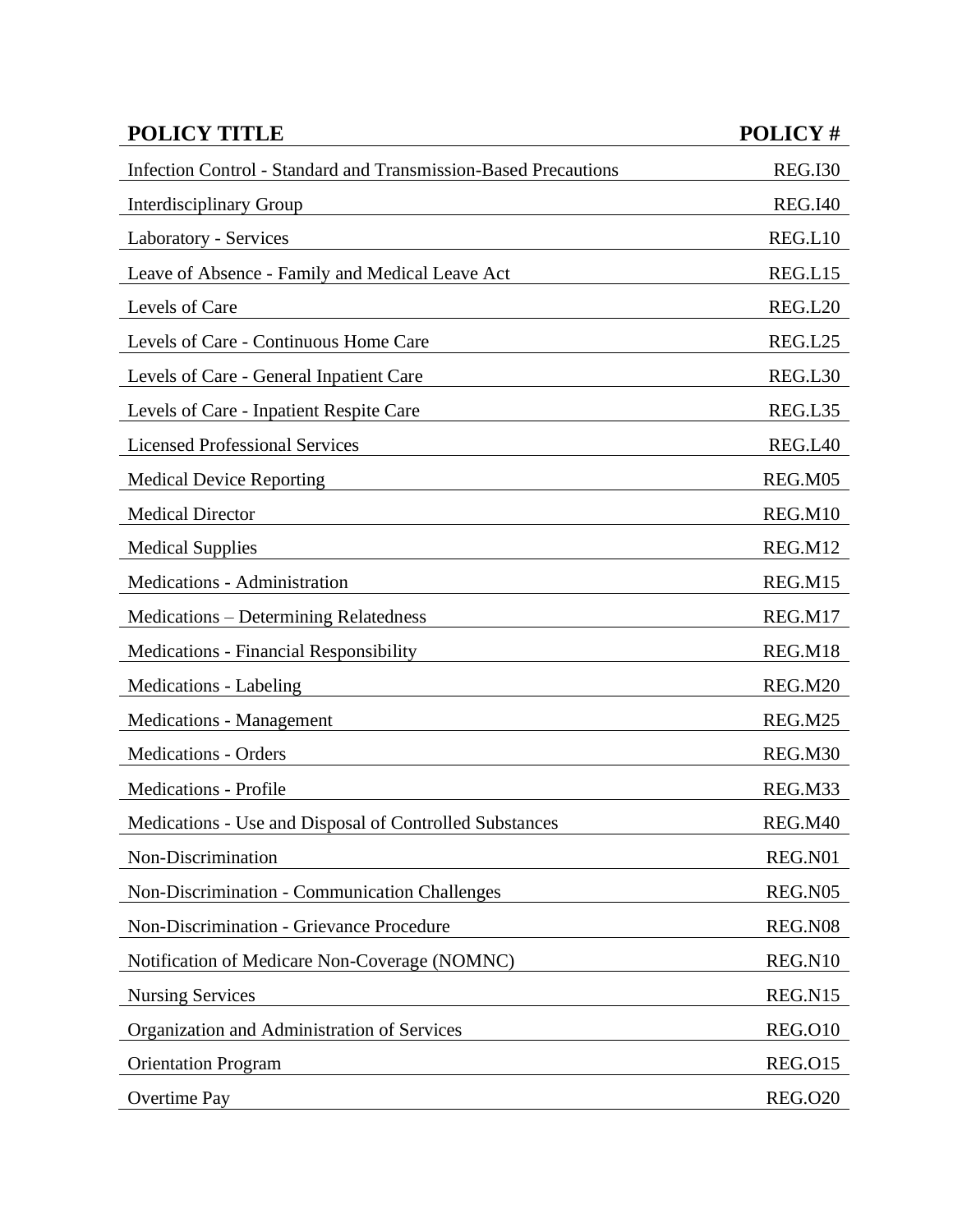| <b>POLICY TITLE</b>                                | POLICY#        |
|----------------------------------------------------|----------------|
| Pain and Symptom Management                        | <b>REG.P02</b> |
| <b>Patient Rights and Responsibilities</b>         | REG.P10        |
| Physical, Occupational, Speech and Other Therapies | <b>REG.P15</b> |
| <b>Physician Narratives</b>                        | REG.P18        |
| <b>Physician Services</b>                          | <b>REG.P20</b> |
| Plan of Care                                       | <b>REG.P25</b> |
| Plan of Care - Content                             | REG.P30        |
| Policies and Procedures                            | REG.P32        |
| Professional Management                            | REG.P35        |
| <b>QAPI</b> - Performance Improvement Projects     | REG.Q12        |
| QAPI - Program                                     | REG.Q20        |
| QAPI - Program Data                                | REG.Q25        |
| <b>QAPI</b> - Program Scope and Activities         | REG.Q30        |
| <b>Recertification of Terminal Illness</b>         | REG.R10        |
| <b>Retention of Records</b>                        | REG.R15        |
| Revocation of the Medicare Hospice Benefit         | <b>REG.R20</b> |
| Scope of Services                                  | <b>REG.S10</b> |
| <b>Social Work Services</b>                        | <b>REG.S15</b> |
| <b>Spiritual Care Services</b>                     | <b>REG.S20</b> |
| <b>Staff Education</b>                             | <b>REG.S25</b> |
| <b>Standards of Practice</b>                       | <b>REG.S30</b> |
| <b>Transfer of a Hospice Patient</b>               | REG.T10        |
| <b>Traveling Hospice Patients</b>                  | REG.T15        |
| Volunteers - Recordkeeping                         | REG.V10        |
| Volunteers - Recruitment                           | <b>REG.V12</b> |
| Volunteers - Retention, Support and Education      | REG.V14        |
| <b>Volunteers - Services</b>                       | REG.V15        |
| Workplace Violence                                 | REG.W10        |